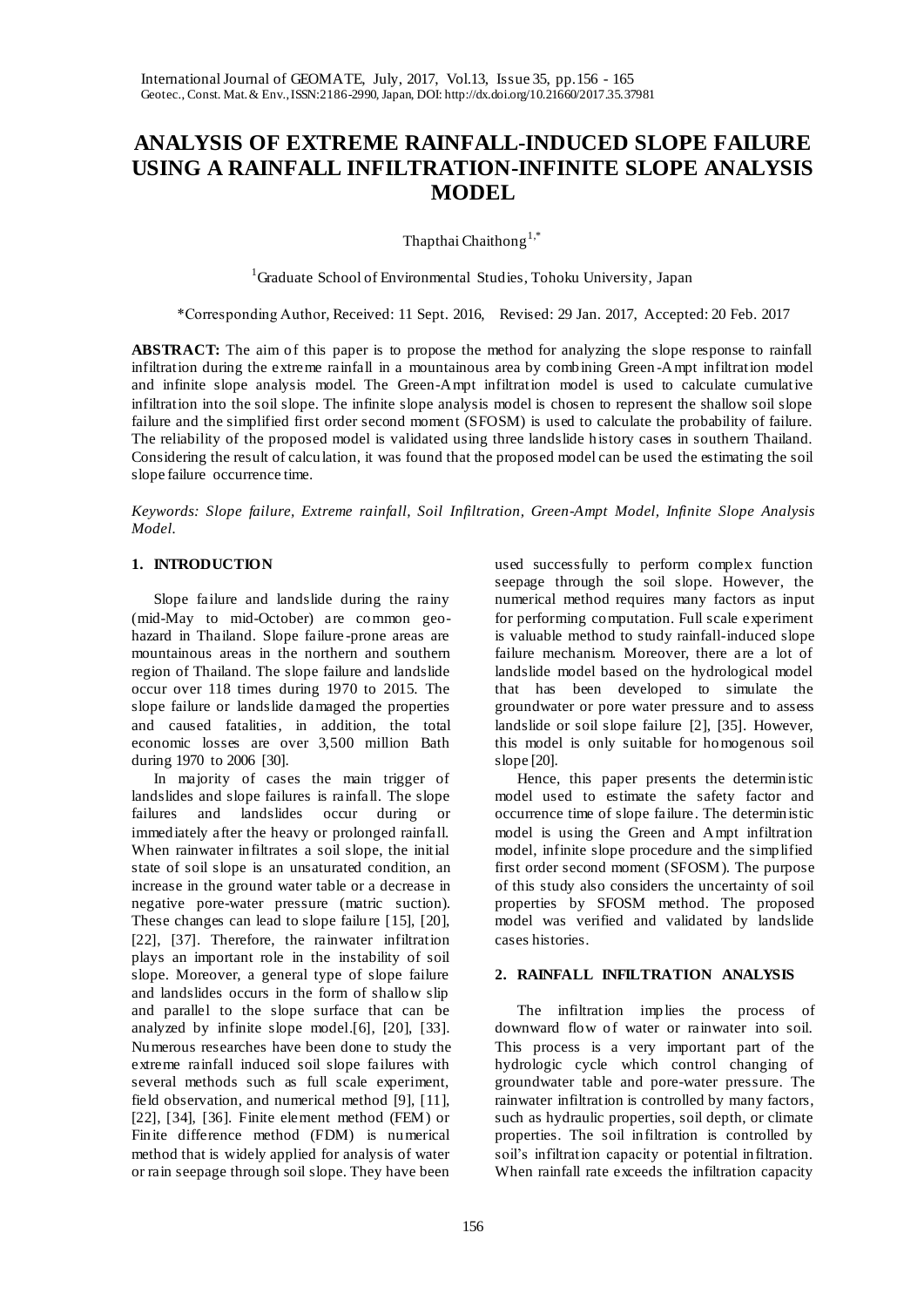(maximum rate of the soil to absorb water), the excess rainfall becomes the surface runoff water. There are 3 possible of infiltration cases as shown in Fig. 1. The First case, rainfall intensity is less than the infiltration rate and all the rainwater infiltrates into the soil or slope. Moreover, there is no water ponding at the soil surface. The Second case, the rainfall intensity is less than the infiltration rate at the beginning of time interval, after that, rainfall intensity is more than the infiltration rate and the water pond at soil surface occurs. The third case, the rainfall intensity is more than the infiltration rate and is occurs the water ponding over soil surface at the beginning of time interval. [10], [28]



Fig.1 Rainwater infiltration, rainfall intensity, and runoff

The Green-Ampt model is a simplified analytical model of infiltration process of a dry and uniform column of soil which is widely used and modified in numerous researches [1], [15], [19]. The model is derived by applying Darcy's law and was developed based on two main assumptions: 1 the soil suction head at the wetting front is constant, and 2 the volumetric water content and the coefficient of hydraulic conductivity are also constant, moreover the coefficient of hydraulic conductivity equal to saturated hydraulic conductivity. Fig. 2 shows soil and infiltration profile for Green-Ampt model. Originally, the model was developed for horizontal infiltration of ponding water. Reference [3] extended the Green-Ampt equation for sloping ground surface. [15], [19]-[20]



Fig.2 Soil and infiltration profile for Green-Ampt model

Infiltration rate can be calculated using Eq. (1) and cumulative infiltration at the time can be calculated using Eq. (2).

$$
f(t) = k \left[ \cos \beta + \frac{(\psi_f \cdot \Delta \theta)}{F(t)} \right]
$$
 (1)

$$
F(t) - \frac{(\psi_f \cdot \Delta \theta)}{\cos \beta} \ln \left[ 1 + \frac{F(t) \cos \beta}{(\psi_f \cdot \Delta \theta)} \right] = k \cdot t
$$
 (2)

Where  $f(t)$  is potential infiltration rate at time *t*, *k* is coefficient of hydraulic conductivity,  $\beta$  is slope angle,  $\psi_f$  is suction head at wetting front,  $\Delta\theta$  is volumetric water content deficit, and  $F(t)$ is cumulative infiltration at time *t*.

The depth of wetting front can be estimated using Eq.  $(3)$ .

$$
z_w = \frac{F(t)}{(\theta_s - \theta_i)\cos\beta} \tag{3}
$$

Where  $z_w$  is depth of wetting front,  $(\theta_s - \theta_i)$  is volumetric water content deficit (= $\Delta\theta$ )

Reference [17] extended the Green-Ampt model for consideration of infiltration when the soil becomes fully saturated and the surface ponding begins. The infiltration rate is equal to rainfall intensity if the rainfall intensity is less than the infiltration rate or infiltration capacity as shown in Eq. (4). An equation 4 yield at surface ponding begins and transform to Eq. (5). Table 1 shows the parameters for Green-Ampt infiltration model.

$$
F(t) = i \cdot t \tag{4}
$$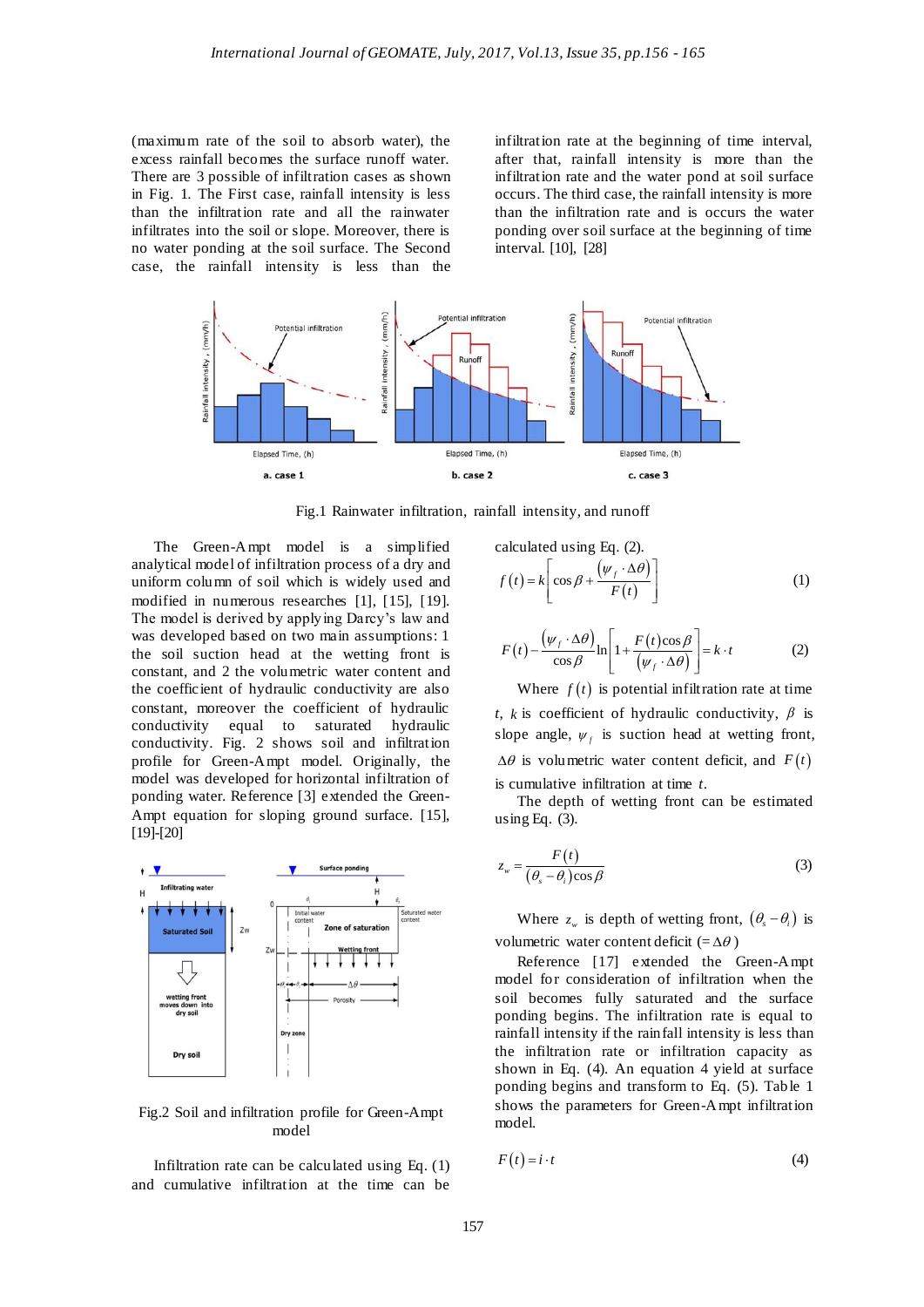$$
F(t) = i \cdot t_p \tag{5}
$$

$$
t_p = \frac{k \cdot \psi_f \cdot \Delta \theta}{i(i-k)}
$$
(6)

$$
F_p(t) - \frac{(\psi_f \cdot \Delta \theta)}{\cos \beta} \ln \left[ 1 + \frac{F_p(t) \cos \beta}{(\psi_f \cdot \Delta \theta)} \right] = k \cdot t_p \tag{7}
$$

$$
F(t) - F_p(t) - \frac{(\psi_f \cdot \Delta \theta)}{\cos \beta} \ln \left[ \frac{F(t) \cos \beta + (\psi_f \cdot \Delta \theta)}{F_p(t) \cos \beta + (\psi_f \cdot \Delta \theta)} \right] = k \cdot (t - t_p)
$$
\n(8)

### **3. VERTICAL PROFILE OF PORE WATER PRESSURE**

$$
\frac{d(u_w/\gamma_w)}{dy} = \left(\frac{q}{k} - 1\right)
$$
\n(9)

| follow:<br>$t_p = \frac{\kappa \cdot \psi_f \cdot \Delta \theta}{i(i-k)}$ | The equation at ponding as;<br>$F_p(t) - \frac{(\psi_f \cdot \Delta \theta)}{\cos \beta} \ln \left  1 + \frac{F_p(t) \cos \beta}{(\psi_f \cdot \Delta \theta)} \right  = k \cdot t_p$ | (5)<br>The equation for finding time to ponding is as<br>(6)<br>(7)                                                                                                                                                                                                                                               |                      | negative pore water pressure (matric suction) on<br>the slope stability is very difficult to predict and it<br>is sometimes ignored. The matric suction can be<br>ignored because rainwater infiltrates into the slope,<br>and it will generate wetting front. The wetting<br>front causes the disappearance of the soil matric<br>suction. Reference [16] has proposed the wetting<br>front concept after that numerous research develop<br>and widely used method for analysis and<br>considering the changes in the pore water pressure<br>under rainfall condition. Reference [13] studied the<br>effect of steady rainfall on the long-term matric<br>suction condition. The results show that the long-<br>term matric suction will not disappear unless the<br>steady rainfall flux approaches the saturated |                                                    |  |  |
|---------------------------------------------------------------------------|---------------------------------------------------------------------------------------------------------------------------------------------------------------------------------------|-------------------------------------------------------------------------------------------------------------------------------------------------------------------------------------------------------------------------------------------------------------------------------------------------------------------|----------------------|---------------------------------------------------------------------------------------------------------------------------------------------------------------------------------------------------------------------------------------------------------------------------------------------------------------------------------------------------------------------------------------------------------------------------------------------------------------------------------------------------------------------------------------------------------------------------------------------------------------------------------------------------------------------------------------------------------------------------------------------------------------------------------------------------------------------|----------------------------------------------------|--|--|
|                                                                           |                                                                                                                                                                                       | and the cumulative infiltration after ponding as;<br>$F(t) - F_p(t) - \frac{\left(\psi_f \cdot \Delta \theta\right)}{\cos \beta} \ln \left  \frac{F(t) \cos \beta + \left(\psi_f \cdot \Delta \theta\right)}{F_x(t) \cos \beta + \left(\psi_f \cdot \Delta \theta\right)} \right  = k \cdot \left(t - t_p\right)$ |                      | coefficient of hydraulic conductivity. [8], [10],<br>$[13]$ , $[21]$ , $[28]$ Reference $[14]$ derived an equation<br>for one-dimensional steady-state seepage condition<br>as follow;                                                                                                                                                                                                                                                                                                                                                                                                                                                                                                                                                                                                                              |                                                    |  |  |
| (8)                                                                       |                                                                                                                                                                                       |                                                                                                                                                                                                                                                                                                                   |                      |                                                                                                                                                                                                                                                                                                                                                                                                                                                                                                                                                                                                                                                                                                                                                                                                                     |                                                    |  |  |
|                                                                           |                                                                                                                                                                                       | Where <i>i</i> is rainfall intensity, <i>t</i> is time, $t_p$ is                                                                                                                                                                                                                                                  |                      | $\frac{d(u_w/\gamma_w)}{dv} = \left(\frac{q}{k} - 1\right)$                                                                                                                                                                                                                                                                                                                                                                                                                                                                                                                                                                                                                                                                                                                                                         | (9)                                                |  |  |
|                                                                           |                                                                                                                                                                                       | time to ponding, and $F_n(t)$ is cumulative                                                                                                                                                                                                                                                                       |                      |                                                                                                                                                                                                                                                                                                                                                                                                                                                                                                                                                                                                                                                                                                                                                                                                                     |                                                    |  |  |
| infiltration at ponding time.                                             |                                                                                                                                                                                       |                                                                                                                                                                                                                                                                                                                   |                      | Where $u_w$ is pore water pressure, $\gamma_w$ is unit<br>weight of water, $q$ is steady-state flow rate, and $k$                                                                                                                                                                                                                                                                                                                                                                                                                                                                                                                                                                                                                                                                                                   |                                                    |  |  |
| <b>PRESSURE</b>                                                           |                                                                                                                                                                                       | 3. VERTICAL PROFILE OF PORE WATER                                                                                                                                                                                                                                                                                 |                      | matric suction.                                                                                                                                                                                                                                                                                                                                                                                                                                                                                                                                                                                                                                                                                                                                                                                                     | is unsaturated hydraulic conductivity dependent on |  |  |
|                                                                           |                                                                                                                                                                                       | In geotechnical engineering practice, the effect of                                                                                                                                                                                                                                                               |                      |                                                                                                                                                                                                                                                                                                                                                                                                                                                                                                                                                                                                                                                                                                                                                                                                                     |                                                    |  |  |
|                                                                           |                                                                                                                                                                                       | Table 1 Parameters for Green-Ampt infiltration model [4]                                                                                                                                                                                                                                                          |                      |                                                                                                                                                                                                                                                                                                                                                                                                                                                                                                                                                                                                                                                                                                                                                                                                                     |                                                    |  |  |
|                                                                           |                                                                                                                                                                                       |                                                                                                                                                                                                                                                                                                                   |                      |                                                                                                                                                                                                                                                                                                                                                                                                                                                                                                                                                                                                                                                                                                                                                                                                                     |                                                    |  |  |
| Soil type                                                                 | Porosity                                                                                                                                                                              | Effective<br>porosity                                                                                                                                                                                                                                                                                             | Residual<br>porosity | Wetting front<br>soil suction head                                                                                                                                                                                                                                                                                                                                                                                                                                                                                                                                                                                                                                                                                                                                                                                  | Coefficient of hydraulic<br>conductivity, (cm/hr)  |  |  |
| Sand                                                                      | 0.437                                                                                                                                                                                 | 0.417                                                                                                                                                                                                                                                                                                             | 0.020                | 4.95                                                                                                                                                                                                                                                                                                                                                                                                                                                                                                                                                                                                                                                                                                                                                                                                                | 11.78                                              |  |  |
|                                                                           | $(0.374 - 0.500)$                                                                                                                                                                     | $(0.354 - 0.480)$                                                                                                                                                                                                                                                                                                 |                      | $(0.97 - 25.36)$                                                                                                                                                                                                                                                                                                                                                                                                                                                                                                                                                                                                                                                                                                                                                                                                    |                                                    |  |  |
| Loamy sand                                                                | 0.437<br>$(0.363 - 0.506)$                                                                                                                                                            | 0.401<br>$(0.329 - 0.473)$                                                                                                                                                                                                                                                                                        | 0.036                | 6.13<br>$(1.35-27.94)$                                                                                                                                                                                                                                                                                                                                                                                                                                                                                                                                                                                                                                                                                                                                                                                              | 2.99                                               |  |  |
|                                                                           | 0.453                                                                                                                                                                                 | 0.412                                                                                                                                                                                                                                                                                                             |                      | 11.01                                                                                                                                                                                                                                                                                                                                                                                                                                                                                                                                                                                                                                                                                                                                                                                                               |                                                    |  |  |
| Sandy loam                                                                | $(0.351 - 0.555)$                                                                                                                                                                     | $(0.283 - 0.541)$                                                                                                                                                                                                                                                                                                 | 0.041                | $(2.67 - 45.47)$                                                                                                                                                                                                                                                                                                                                                                                                                                                                                                                                                                                                                                                                                                                                                                                                    | 1.09                                               |  |  |
| Loam                                                                      | 0.463                                                                                                                                                                                 | 0.434                                                                                                                                                                                                                                                                                                             | 0.029                | 8.89                                                                                                                                                                                                                                                                                                                                                                                                                                                                                                                                                                                                                                                                                                                                                                                                                | 0.34                                               |  |  |
|                                                                           | $(0.375 - 0.551)$                                                                                                                                                                     | $(0.334 - 0.534)$                                                                                                                                                                                                                                                                                                 |                      | $(1.33 - 59.38)$                                                                                                                                                                                                                                                                                                                                                                                                                                                                                                                                                                                                                                                                                                                                                                                                    |                                                    |  |  |
| Silt loam                                                                 | 0.501<br>$(0.420 - 0.582)$                                                                                                                                                            | 0.486<br>$(0.394 - 0.578)$                                                                                                                                                                                                                                                                                        | 0.015                | 16.68<br>$(2.92 - 95.39)$                                                                                                                                                                                                                                                                                                                                                                                                                                                                                                                                                                                                                                                                                                                                                                                           | 0.65                                               |  |  |
| Sandy clay                                                                | 0.398                                                                                                                                                                                 | 0.330                                                                                                                                                                                                                                                                                                             |                      | 21.85                                                                                                                                                                                                                                                                                                                                                                                                                                                                                                                                                                                                                                                                                                                                                                                                               |                                                    |  |  |
| loam                                                                      | $(0.332 - 0.464)$                                                                                                                                                                     | $(0.235 - 0.425)$                                                                                                                                                                                                                                                                                                 | 0.068                | $(4.42 - 108.0)$                                                                                                                                                                                                                                                                                                                                                                                                                                                                                                                                                                                                                                                                                                                                                                                                    | 0.15                                               |  |  |
|                                                                           | 0.464                                                                                                                                                                                 | 0.309                                                                                                                                                                                                                                                                                                             |                      | 20.88                                                                                                                                                                                                                                                                                                                                                                                                                                                                                                                                                                                                                                                                                                                                                                                                               |                                                    |  |  |
| Clay loam                                                                 | $(0.409 - 0.519)$                                                                                                                                                                     | $(0.279 - 0.501)$                                                                                                                                                                                                                                                                                                 | 0.155                | $(4.97-91.10)$                                                                                                                                                                                                                                                                                                                                                                                                                                                                                                                                                                                                                                                                                                                                                                                                      | 0.1                                                |  |  |
| Silty clay                                                                | 0.471                                                                                                                                                                                 | 0.432                                                                                                                                                                                                                                                                                                             | 0.039                | 27.30                                                                                                                                                                                                                                                                                                                                                                                                                                                                                                                                                                                                                                                                                                                                                                                                               | 0.1                                                |  |  |
| loam                                                                      | $(0.418 - 0.524)$<br>0.430                                                                                                                                                            | $(0.347 - 0.517)$<br>0.321                                                                                                                                                                                                                                                                                        |                      | $(5.67 - 131.50)$<br>23.90                                                                                                                                                                                                                                                                                                                                                                                                                                                                                                                                                                                                                                                                                                                                                                                          |                                                    |  |  |
| Sandy clay                                                                | $(0.370 - 0.490)$                                                                                                                                                                     | $(0.207 - 0.435)$                                                                                                                                                                                                                                                                                                 | 0.109                | $(4.08 - 140.2)$                                                                                                                                                                                                                                                                                                                                                                                                                                                                                                                                                                                                                                                                                                                                                                                                    | 0.06                                               |  |  |
|                                                                           | 0.479                                                                                                                                                                                 | 0.423                                                                                                                                                                                                                                                                                                             |                      | 29.22                                                                                                                                                                                                                                                                                                                                                                                                                                                                                                                                                                                                                                                                                                                                                                                                               |                                                    |  |  |
| Silty clay                                                                | $(0.425 - 0.533)$                                                                                                                                                                     | $(0.334 - 0.512)$                                                                                                                                                                                                                                                                                                 | 0.047                | $(6.13-139.4)$                                                                                                                                                                                                                                                                                                                                                                                                                                                                                                                                                                                                                                                                                                                                                                                                      | 0.05                                               |  |  |
| Clay                                                                      | 0.475<br>$(0.427 - 0.523)$                                                                                                                                                            | 0.385<br>$(0.265 - 0.501)$                                                                                                                                                                                                                                                                                        | 0.090                | 31.63<br>$(6.39-156.5)$                                                                                                                                                                                                                                                                                                                                                                                                                                                                                                                                                                                                                                                                                                                                                                                             | 0.03                                               |  |  |

Table 1 Parameters for Green-Ampt infiltration model [4]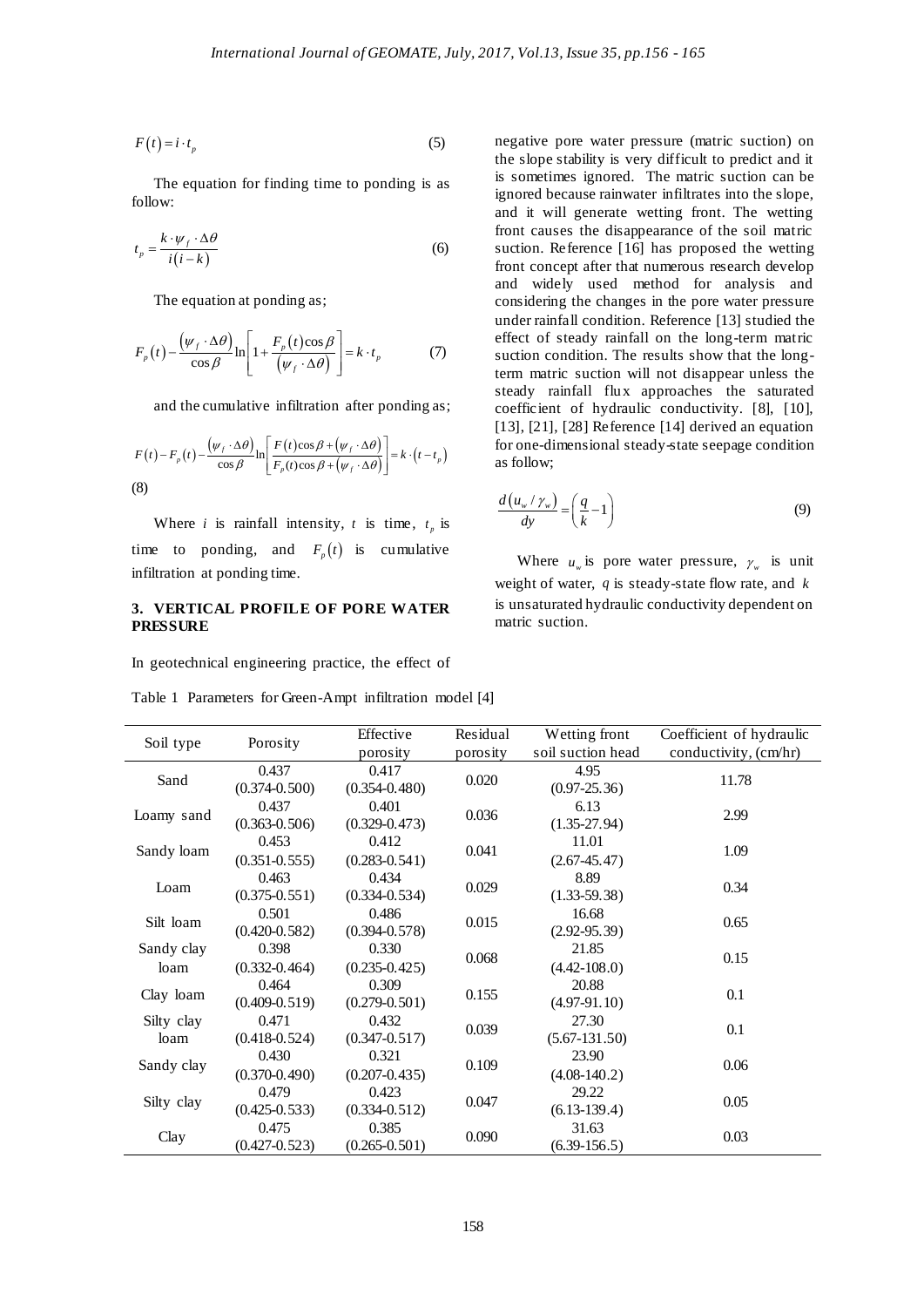

Fig.3. Typical pore water pressure distributions in an unsaturated soil. [37]

Fig. 3 shows the pore water pressure distributions for steady-state seepage condition, according [14] in cases of steady-state condition (water flux in of soil is equal water flux out).

#### **4. METHODOLOGY AND MODEL DEVELOPMENT**

#### **4.1 Slope Stability Analysis**

Traditional slope stability analysis model of rainfall-induce slope failure is infinite slope model because the model is according to a mode of failure. The characteristic of failure is a shallow failure and parallel to the slope surface. Fig. 4 shows the infinite slope model.



Fig.4. Infinite-slope model.

A concept of stability of hillslope is presented in form of factor of safety (FS) which is a ratio of shear strength to shear stress. If the factor of safety becomes less than 1.0, the hillslope is unstable.

 $FS = \frac{\text{shear strength of soil slope}}{\text{shear stress developed of soil slope}}$ 

The shear strength of soil slope along the potential failure plane can be assessed using the Mohr-Coulomb failure criterion, as follow:

$$
\tau_f = c' + (\sigma - u_w) \tan \phi' \tag{10}
$$

Where  $\tau_f$  is shear strength, c' is effective cohesion,  $(\sigma - u_w)$  is effective stress, and  $\phi'$  is effective friction angle.

The potential failure plane for analysis is assumed to occur at the wetting front. Hence, the factor of safety can be written as follow:

$$
FS = \frac{c' + (\gamma_t z_w \cos^2 A - \psi_f \cdot \gamma_w) \tan \phi'}{\gamma_t z_w \cos A \sin A}
$$
(11)

Where FS is safety factor,  $\gamma$  is soil unit weight,  $z_w$  is depth of wetting front, A is slope angle, and  $\psi_f$  is the suction at the wetting front.

### **4.2 Simplified First Order Second Moment**

The probabilistic method provides methods for evaluating uncertainties from soil shear strength, rainfall, and the other parameters. The First-order second-moment method is widely used to analyze the stability of slope  $[5]$ ,  $[7]$ ,  $[29]$ ,  $[37]$ . This research used the simplified first-order secondmoment method which was improved the approach of calculation by [29]. The probability density function of the random variables and the performance function are assumed to be a normal distribution and the model error and spatial variability is ignored.

The concept of this method is described below:

$$
\delta = g\left(x_1, x_2, x_3, \dots x_n\right) + e \tag{12}
$$

The expected value of performance variable:

$$
E[\delta] = g(E[x_1], E[x_2], E[x_3],...E[x_n])
$$
 (13)

Taylor's series (first term) approximation of uncertainty:

$$
V[\delta] \approx \sum_{i=1}^{k} \sum_{j=1}^{k} \frac{\partial g}{\partial x_i} \frac{\partial g}{\partial x_j} C\big[x_i x_j\big] + V[e] \tag{14}
$$

Assume that  $x_i$  and  $x_j$  are uncorrelated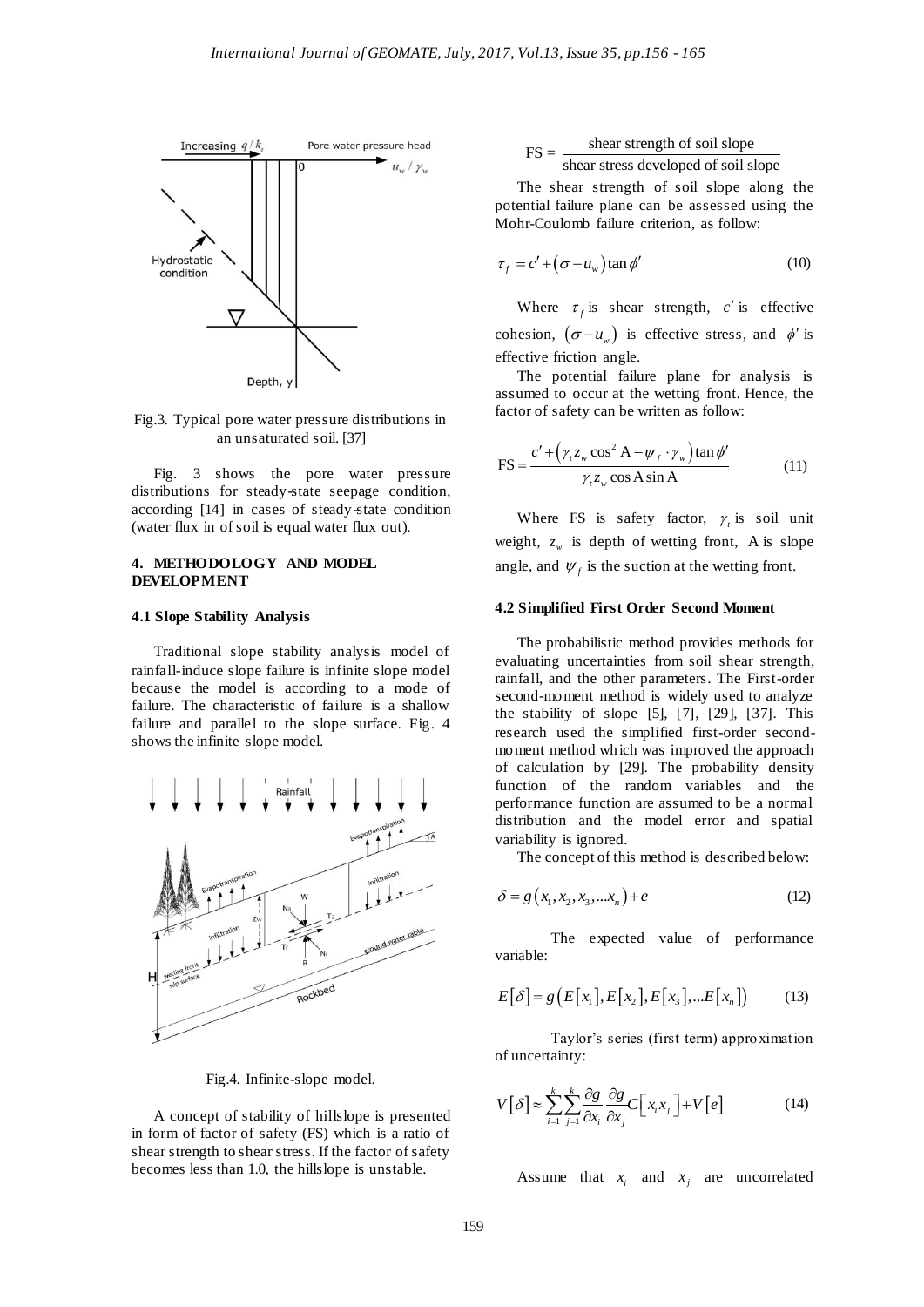(independent random variables):

$$
V[\delta] \approx \sum_{i=1}^{k} \left(\frac{\partial g}{\partial x_i}\right)^2 V_i[x_i] + V[e]
$$
 (15)

Finite difference approximations of the derivatives are used where close-form derivatives are inconvenient or impossible. The simplification of the original first-order second-moment uses in practice:

$$
V[\delta] \approx \sum_{i=1}^{k} \left(\frac{\Delta g}{\Delta x_i}\right)^2 V_i[x_i] + V[e]
$$
 (16)

Reference [7] proposed the step to assess the reliability by using the Taylor series method. It is to use a much larger increment, specifically between point plus and minus one standard deviation from the expected.

$$
V[\delta] \approx \sum_{i=1}^{k} \left[ \frac{g(x_{i+}) - g(x_{i-})}{2\sigma_{x_i}} \right]^2 \sigma_{x_i}^2 + V[e] \tag{17}
$$

Or

$$
V[\delta] \approx \sum_{i=1}^{k} \left[ \frac{\Delta g(x_i)}{2} \right]^2 + V[e] \tag{18}
$$

where ,  $x_{i+} = E[x_i] + \sigma_{x_i}$ ,  $x_{i-} = E[x_i] - \sigma_{x_i}$ 

$$
V[\delta] \approx \sum_{i=1}^{k} \left[ \frac{\Delta g(x_i)}{2} \right]^2 + V[e] \tag{19}
$$

The model error is neglected

$$
V[\delta] \approx \sum_{i=1}^{k} \left[ \frac{\Delta g(x_i)}{2} \right]^2 \tag{20}
$$

The coefficient of variation is calculated using the following relationship.

$$
COV = \frac{\sigma(x_i)}{E(x_i)}\tag{21}
$$

The standard deviation is calculated using the following equation:

 $\sigma[\delta] = \sqrt{V[\delta]}$  (22)

The reliability index equation can be written as follow:

$$
\beta = \frac{E(\delta) - 1.0}{\sigma[\delta]}
$$
\n(23)

The probabilistic of failure can be calculated using the following equation:

$$
p_f = 1 - \Phi[\beta] \tag{24}
$$

Where  $\beta$  is reliability index,  $\Phi[\beta]$  is cumulative probability density function for the given  $\beta$ 

#### **5. MODEL STUDY AND APPLICABILITY**

The proposed model makes some simplifying assumptions. The first assumption is that the initial water content  $(\theta_i)$  is equal to the volumetric water content at field capacity. The volumetric water contents at field capacity and saturation show in Table 2. The last assumption is that the model of failure is based on the infinite slope model.

Table 2 Volumetric water content at field capacity and saturation [27]

| Soil type  | VWC at Field | VWC at Sat, |
|------------|--------------|-------------|
|            | cap, $%$     | $\%$        |
| Sand       | 10           | 46          |
| Silt loam  | 31           | 48          |
| Silt       | 30           | 48          |
| Silty clay | 41           | 52          |
| Sandy loam | 18           | 45          |
| Sandy clay | 36           |             |

Three landslides cases in Thailand are chosen from literature for verifying the suitability of the proposed model. The landslides cases located in Southern part of Thailand, Khao Luang landslides (1988), Theppharat landslides (2011), Khao Panom landslides (2011). The parameters are collected from the literature and input in the Green-Ampt model for infiltration analysis and infinite slope model for slope stability analysis and a probability of failure. The parameters listed show in Table 3. The coefficients of variation (COV) of soil parameters show in Table 4.

#### **5.1 Description of the Khao Luang landslides**

During November 19-23, 1988, the Southern Thailand is situated in a tropical monsoon climate. The extreme rainfall has hit the Nakhon Si Thammarat province. The rainfall in 72 hours was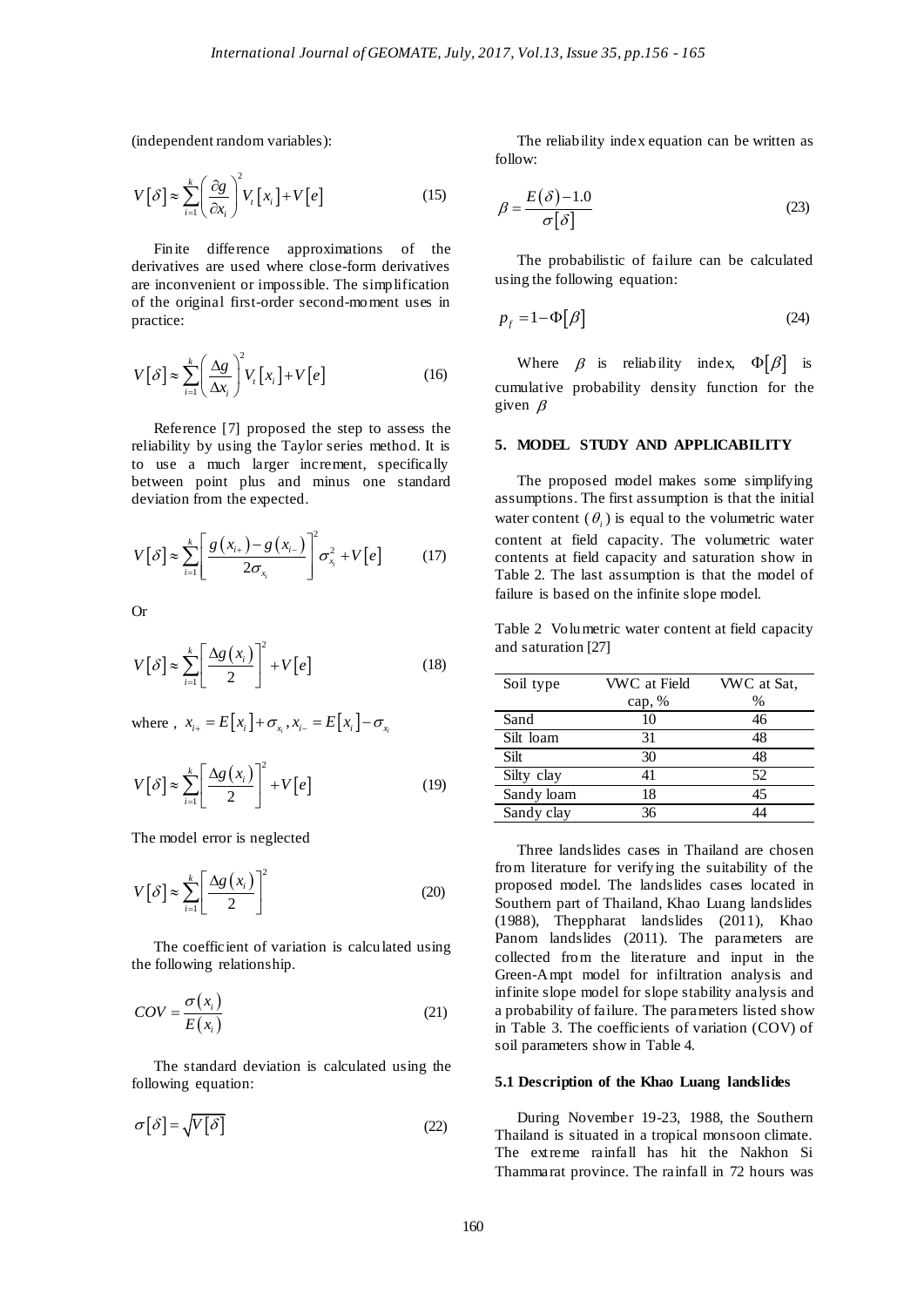more than 850 mm. which was over more than the average rainfall on November (631.2 mm). The landslides and slope failures approximately occurred 22, November 1988. The geological condition is 0.5-3.0 m of residual soil that is completely the weathered granite rock overlay the moderately, slightly weathered and fresh rock. The debris flow has occurred and destroyed the villages around the base of Khao Luang. [23], [24]

# **5.2 Description of the Theppharat landslides**

During March 22-31, 2011, the abnormal extreme rainfall has occurred in the Southern of Thailand. This event is off-season rainfall. The rainfall in 72 hours was more than 650 mm. The landslides and slope failures have approximately occurred 25-26, March 2011 in Theppharat, Nakhon Si Thammarat. The soil type in landslides area is silty sand and thickness is about 3 - 4 m.

The soil is a residual soil which the rock parent is Jurassic-Cretaceous granite rocks. [32]

#### **5.3 Description of the Khao Phanom landslides**

Near the end of March 2011, the off-season rainfall has attacked the Southern of Thailand where located in the Malay Peninsula. The rainfall in 72 hours was over 400 mm. The landslides and slope failures at Khao Phnom, Krabi has approximately occurred 28, March 2011. The characteristic of failure is a shallow landslide on the decomposed soil which the granite rock is an origin of soil. The debris flow length is approximately 2.5-3.0 km and the largest wide is approximately 500m. [31]

Fig. 5 shows location of historical landslides cases

Table 3 Parameters used for Khao luang, Theppaharat, Khao Panam landslide cases

| Location/<br>soil type   | Slope<br>angle | $\Delta\theta$ | Cohesion<br>(kPa)<br>$,c'$ $\overline{\phantom{a}}$ | Friction angle,<br>$\phi'$ | Soil unit<br>weight,<br>$(kN/m^3)$ | Coefficient of<br>permeability,<br>(cm/hr) | Reference       |
|--------------------------|----------------|----------------|-----------------------------------------------------|----------------------------|------------------------------------|--------------------------------------------|-----------------|
| Khao Luang<br>landslides | $33^{\circ}$   | 0.08           | 18                                                  | $30^\circ$                 | 18.5                               | 0.131                                      | $[23]$ , $[24]$ |
| Theppharat<br>landslides | $25^{\circ}$   | 0.17           | 8                                                   | $32^{\circ}$               | 18                                 | 1.13                                       | [32]            |
| Khao Panom<br>landslides | $35^\circ$     | 0.11           | 11                                                  | $25^{\circ}$               | 16.5                               | 0.087                                      | [31]            |

Table 4 Summary of variability of soil properties

| Parameter                 | Soil type      | COV% | References |
|---------------------------|----------------|------|------------|
| Soil unit weight, $kN/m3$ | Fine grained   |      | [26]       |
| Cohesion, kPa             | Fine grained   | 33   | [26]       |
| Friction angle, degree    | Clay $\&$ silt |      | [26]       |
| Slope angle, degree       |                |      | [12]       |
| Depth of failure, m.      |                |      | 121        |



Fig.5. Location of historical landslides cases.

### **6. RESULTS AND DISCUSSION**

#### **6.1 Khao Luang Landslides**

The soil at Khao luang landslides is low permeability which the coefficient of hydraulic conductivity is 0.131 cm/hr. Hence, at the beginning of the rainfall, the potential of infiltration rate was higher than the rainfall intensity; hence, the infiltration rate was equal to the rainfall intensity. Ponding time was approximately observed at 24 hours after rainfall; as a consequence, surface runoff was expected to occur due to excess rainfall. The rainwater had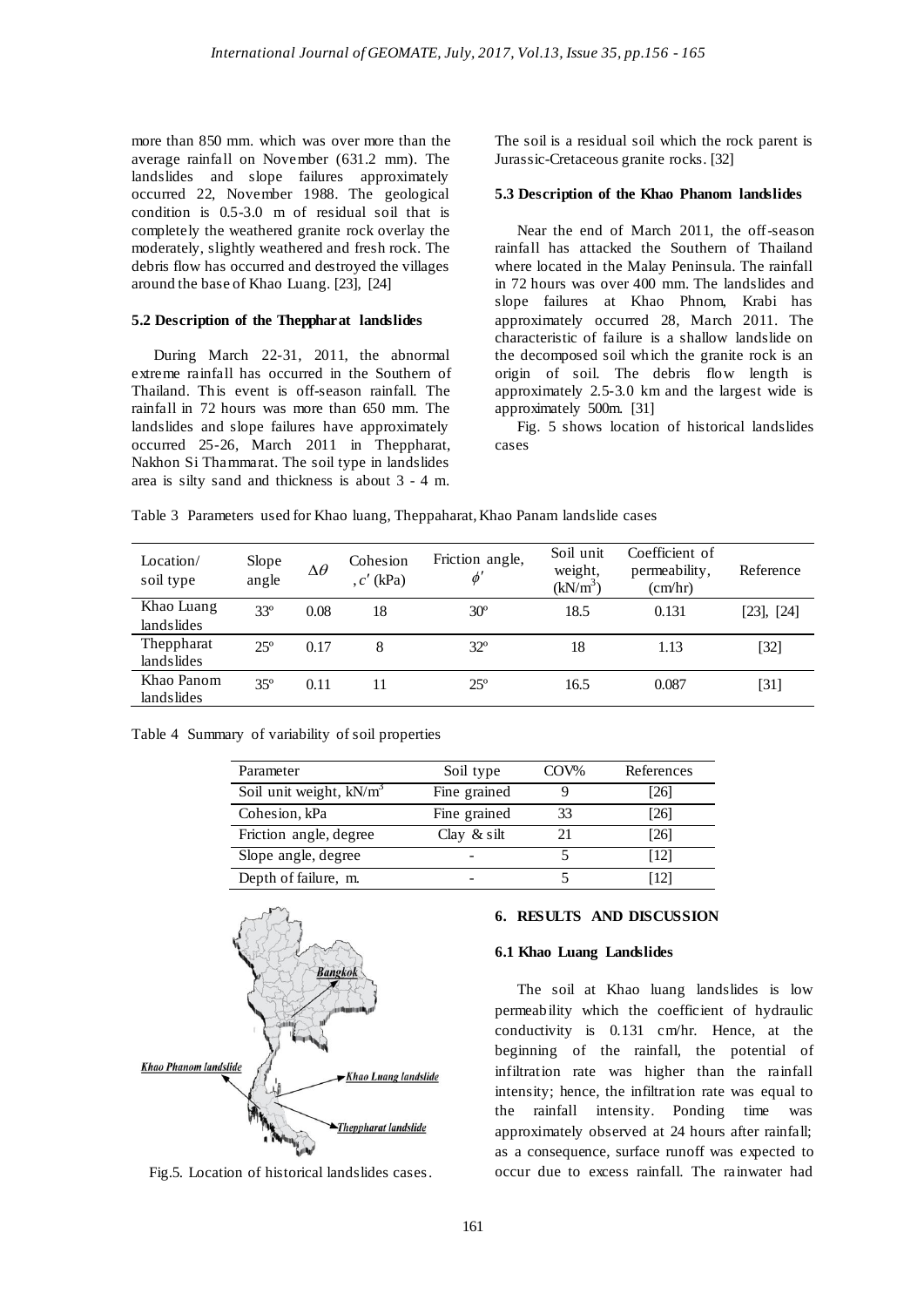infiltrated into the ground which generated the wetting front. At the end of rainfall, the depth of wetting front was approximately 3.5 m. In addition, at the time of landslides occurrence, the depth of wetting front reached about 1.8 m.

The mean factor of safety (MFS) decreases with elapsed time of rainfall. The mean factor of safety is rapid decreases from approximate 2.0 to 1.1 in 24 hours (20-21 November 1988). Considering the accumulation rainfall at this time is 612 mm. and the accumulation infiltration at this time is 40 mm. The mean factor of safety is less than 1 during 21-22 November 1988 which the time of landslides occurrence agrees with the real situation. The time of landslides occurrences is approximately 22 November 1988 (Pantanahiran, 2016). Fig. 6 shows the infiltration rate, rainfall intensity, depth of wetting front, and mean factor of safety in each time. At the time of landslides occurrence, the probability of failure (pf) is approximate 0.7. The probability of failure is rapidly increasing during 21-22 November 1988. Fig. 7 shows the factor of safety and the probability of failure.



Fig.6. Calculated factors of safety for slope at Khao luang landslides.



Fig.7. Calculated factors of safety and probability of failure at Khao luang landslides.

#### **6.2 Theppharat Landslides**

At the beginning of the rainfall, the all the rainwater infiltrated into the slope at the Theppharat site because the permeability of soil at slopes is 1.13 cm/hr and higher than the rainfall intensity. The first ponding occurred at 96 hours after the rainfall and the second ponding occurred at 168 hours after rainfall. At beginning of rainfall until landslides occurrence, the accumulation rainfall was 710 mm in 120 hours. The depth of wetting front is about 3 meters at the time of landslides occurrence.

According to the calculation, it showed that the mean factor of safety (MFS) is a rapid decrease from over 15 to about 1.2 in 72 hours (22-24 March 2011) after the rainfall. The amount of rainfall in 72 hours is approximately 140 mm. and all the rainfall in 72 hours infiltrated into the slope. The computed factor of safety reduced to 1 on 25- 26 March 2011 (the time of landslides occurrence is about 25-26 March 2011). The analysis results, it was showed that the mean factor of safety is quite correlated with the real situation of landslides. Regarding the probability of failure, it was about 0.53 at the time of landslides occurrence. The probability of failure rapidly increases during 24- 26 March 2011 and the probabilistic of failure is remaining constant after 26 March 2011. Fig. 8 shows infiltration rate, depth of wetting front, and the mean factor of safety in each time of Thappharat site. Fig. 9 shows the mean factor of safety and the probability of failure.



Fig.8. Calculated factors of safety for slope at Thappharat landslides.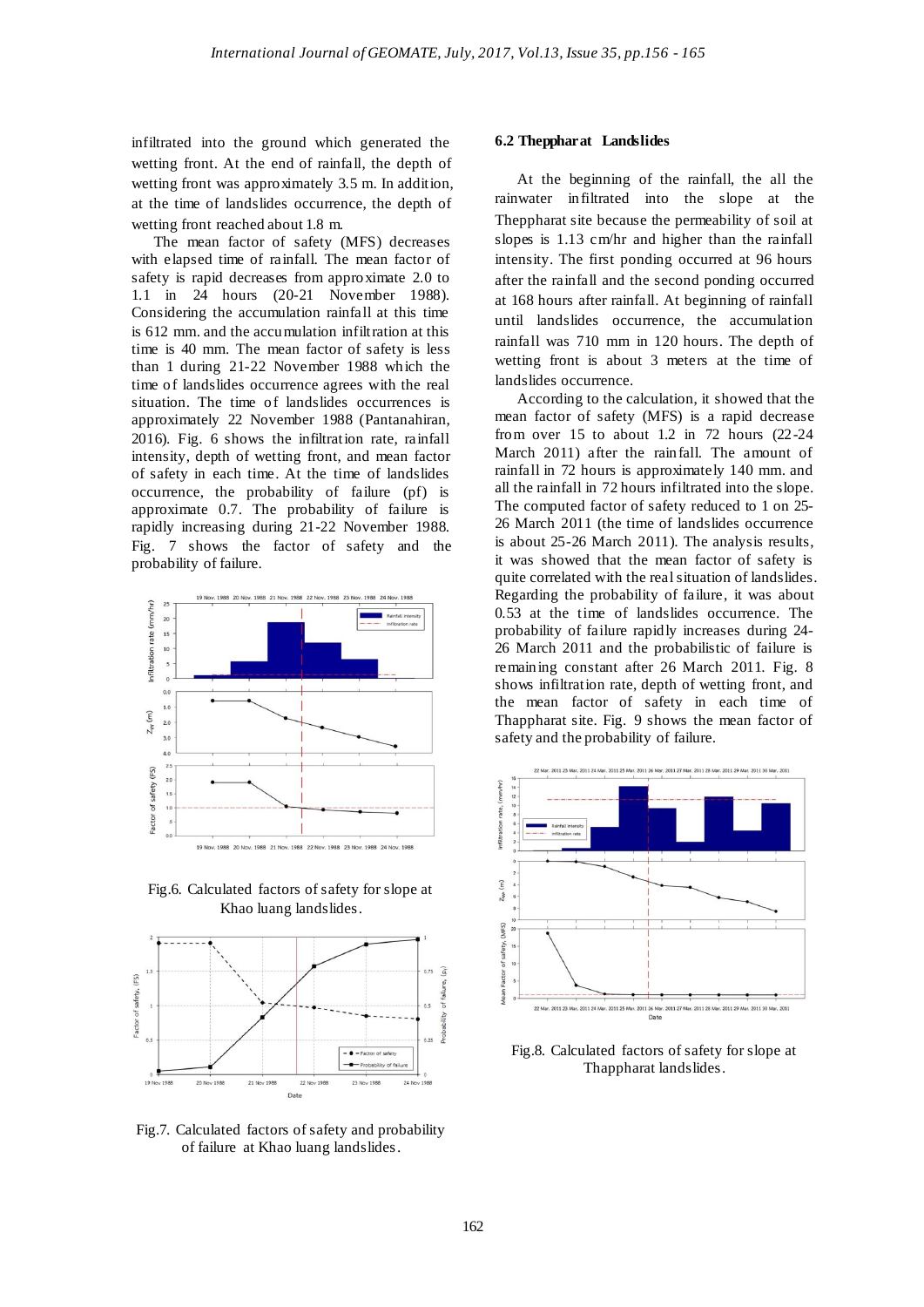

Fig.9. Calculated factors of safety and probability of failure at Thappharat landslides.

### **6.3 Khao Phanom Landslides**

At the beginning of rainfall, the infiltration rate is higher than the rainfall intensity; hence, all the rainwater was infiltrated into the slope. The ponding was approximately occurred and observed at 24 hours after rainfall (26 March 2011) and continuously occurred until 30 March 2011. The excess rainwater becomes the surface runoff water. The rainwater, which seeped into the slope, generated the wetting with elapsed time of rainfall. At the time of landslides occurrence, the depth of wetting front is approximately 0.60 m. In addition, the depth of wetting front is approximately 1.25 m. at the end of rainfall.

Regarding the slope stability, it was found that the safety factor is approximately 1.5 at the beginning of rainfall and it continuously reduced into 1.0 during 27-28 March 2011. The cumulative rainfall at the time of landslides occurrence was 400 mm. The result of calculation agrees with the observation data. Considering to the probability of failure, it was found that the probability of failure continuously increases from about 0.35 to 0.65. At the time of landslides occurrence, the probability of failure was about 0.55. Fig. 10 shows infiltration rate, depth of wetting front, and the mean factor of safety in each time of Khao Phanom site. Fig. 11 shows the mean factor of safety and the probability of failure.

#### **7. CONCLUSION**

The results found from this study could be concluded as follows;

The capacity of infiltration is controlled by the ability of the soil to absorb water. Some of the rainfall is infiltrated into the soil and the excess rainfall becomes the runoff surface. Hence, debris or woody debris flow usually occurs along with the landslides in many times.

The probability of failure at the time of landslides occurrences in each landslides case are approximately 0.7 for Khao luang landslides, approximately 0.58 for Theppharat landslides, and



Fig.10. Calculated factors of safety for slope at Khao Phanom landslides.



Fig.11. Calculated factors of safety and probability of failure at Khao Phanom landslides.



Fig.12. Percentage contribution of each parameter for infinite slope model.

0.55 for Khao Phanom landslides. When considering the sensitivity of infinite slope model, it was found that the friction angle has the most effect on the model as in Fig. 12.

The proposed method integrates the Green-Ampt infiltration model and infinite slope stability model for studying the extreme rainfall-induced shallow slope failures. The model used the SFOSM for consideration the uncertainty and variance of soil properties. The proposed method is capable of estimating the time of landslides occurrence which has been verified by the recorded data on the landslides cases in southern of Thailand. The estimated time of landslides occurrence from the proposed method is in good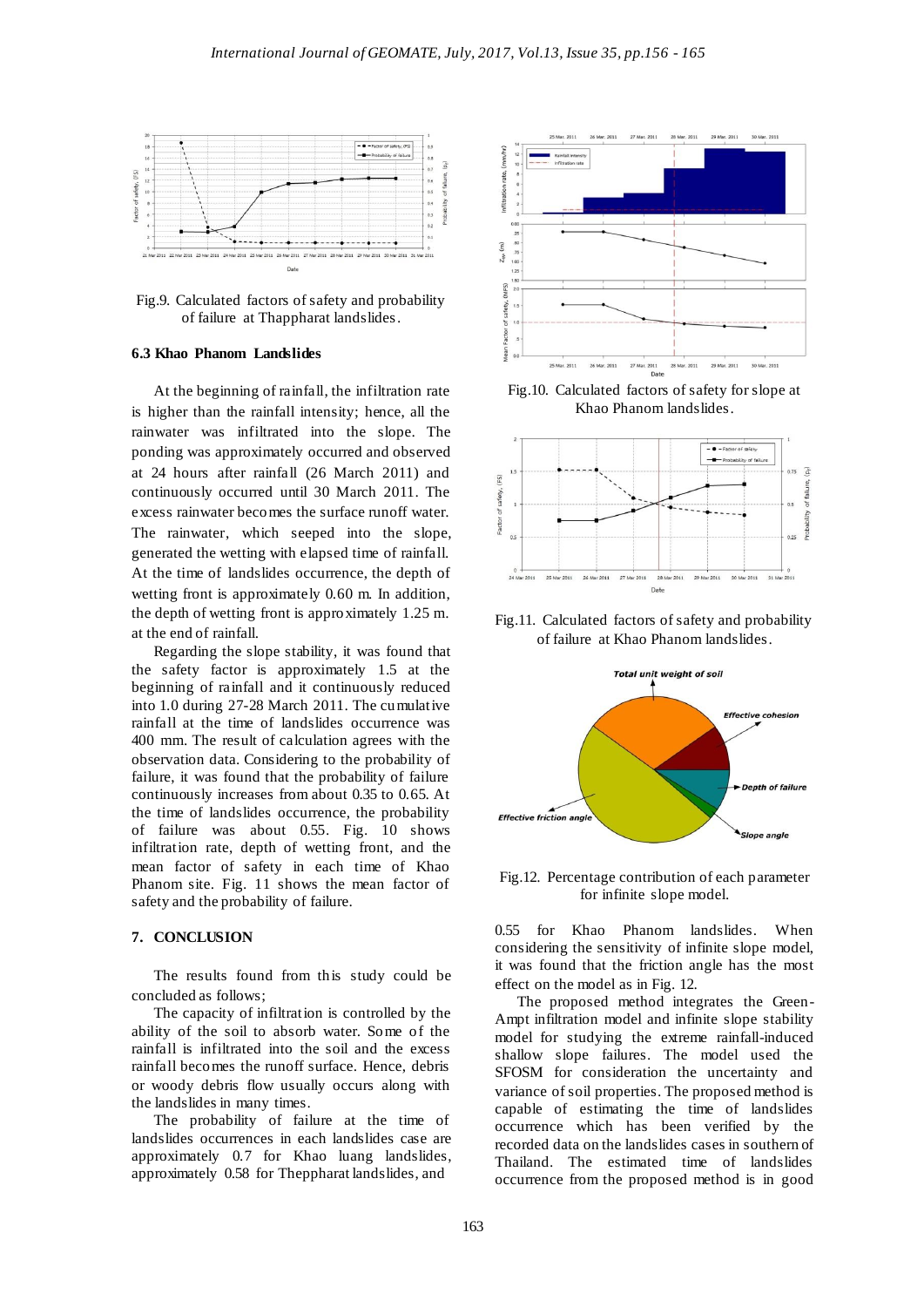agreement with the real observation data. The depth of sliding plane can be estimated by this method but the depth of sliding plane cannot be confirmed because of the limitation of recorded data. The SFOSM can be applied for estimation of the probability of failure. Hence, the proposed method can be applied to analyze the effect of rainwater on the slope stability.

### **8. REFERENCES**

- [1] Almedeij J. and Esen I.I., Modified Green-Ampt infiltration Model for Steady Rainfall, Journal of Hydrologic Engineering, 19(9), 2014.
- [2] Buma J, Finding the most suitable slope stability model for the assessment of the impact of climate change on a landslide in southeasTt France, Earth Surf. Process. Landforms 25, 2000, pp.565-582.
- [3] Chen L. and Young M.H., Green-Ampt infiltration model for sloping surfaces, WATER RESOURCES RESEARCH, VOL. 42, 2006
- [4] Chow V.T., Maidment D.R. and Mays L.W, Applied hydrology. New York: McGraw-Hill, 1988.
- [5] Christian J.T., Ladd C.C. and Baecher G.B., Reliability applied to slope stability analysis, Journal of Geotechnical Engineering, Vol 120, No.12, 1994, pp. 2180-2207.
- [6] Collins B.D. and Znidarcic D., Stability Analyses of Rainfall Induced Landslides, Journal of geotechnical and geoenvironmental engineering, Vol. 130, No. 4, 2004, pp. 362- 372.
- [7] Duncan M, Factors of Safety and Reliability in Geotechnical Engineering, Journal of geotechnical and geoenvironmental engineering, Vol. 126, No. 4, 2000, pp. 307- 316.
- [8] Fredlund D.G., Rahardjo H. and Fredlund M.D., Unsaturated soil mechanics in engineering practice, New Jersey:John Wiley & Sons, 2012.
- [9] Gasmo J.M., Rahardjo H. and Leong E.C., Infiltration effects on stability of a residual soil slope, Computers and Geotechnics, Vol. 26, 2000, pp. 145-165.
- [10] Hillel D, Environmental soil physics, United States of America: ACADEMIC PRESS, 1998.
- [11] Jotisankasa A., Mahannopkul K. and
- Sawangsuriya A., Slope Stability and Pore-Water Pressure Regime in Response to Rainfall: a Case Study of Granitic Fill Slope in Northern Thailand, Geotechnical Engineering Journal of the SEAGS & AGSSEA Vol. 46 No.1, 2015, pp. 45-54.
- [12] Karam K.S., Landslide Hazards Assessment

and Uncertainties, Ph.D. Dissertation, Massachusetts Institute of Technology, 2005.

- [13] Kasim F.B, Freadlund D.G. and Gan J.K.M., Effects of Steady state rainfall on long term matric suction conditions in slopes, Proceeding of the Second International Conference on Unsaturated Soils, 1988.
- [14] Kisch M., The theory of seepage from clayblanked reservoirs, Geotechnique, Vol. 9, 1959, pp. 9-21.
- [15] Lu N. and Godt W.J., Hillslope Hydrology and stability, Cambridge: Cambridge press, 2013.
- [16] Lumb P, Slope failure in Hong Kong, Quarterly Journal of Engineering Geology, Vol. 8, No. 1, 1975, pp. 31-65.
- [17] Mein R.E. and Larson C.L., Modeling infiltration during a Steady Rain, WATER RESOURCES RESEARCH, Vol 9, 1973, pp. 384-394.
- [18] Mohammadzadeh H.J. and Heidarpour M., Estimating soil hydraulic parameters by using Green and Ampt infiltration, Journal of Hydrologic Engineering, Vol.16, No. 10, 2011.
- [19] Muntohar A.S. and Liao H.J., Analysis of rainfall-induced infinite slope failure during typhoon using a hydrological–geotechnical model, Environmental Geology Vol. 56, 2009, pp. 1145–1159.
- [20] Muntohar A.S. and Liao H. J., Rainfall infiltration: infinite slope model for landslides triggering by rainstorm, Natural Hazards Vol. 54, 2010, pp. 967–984.
- [21] Ng C.W.W. and Shi Q., A numerical investigation of the stability of unsaturated soil slopes subjected to transient seepage" Computers and Geotechnics, Vol. 22, No. 1, 1998, pp. 1-28
- [22] Orense R.P., Slope failures triggered by heavy rainfall, PHILIPPINE ENGINEERING JOURNAL, Vol. 25 No. 2, 2004, pp.73–90.
- [23] Pantanahiran W., The effect of land use change on landslide risk in Thailand, 12th International Symposium on landslides, 2016.
- [24] Phienwej N., Nutalaya P., Aung Z. and Zhibin T., Catastrophic landslides and debris flows in Thailand" Bulletin of the international Association of Engineering Geology, 1993.
- [25] Pradel D. and Raad G., Effect of permeability on surficial stability of homogeneous slopes" Journal of Geotechnical Engineering, Vol. 119, No.2, 1993.
- [26] Phoon K.K. and Kulhawy F.H., Characterization of geotechnical variability, Canadian Geotechnical Journal, Vol. 36, 1999, pp. 614-624.
- [27] Saxton K.E. and Rawls W.J., Soil Water Characteristic Estimates by Texture and Organic Matter for Hydrologic Solutions, Soil